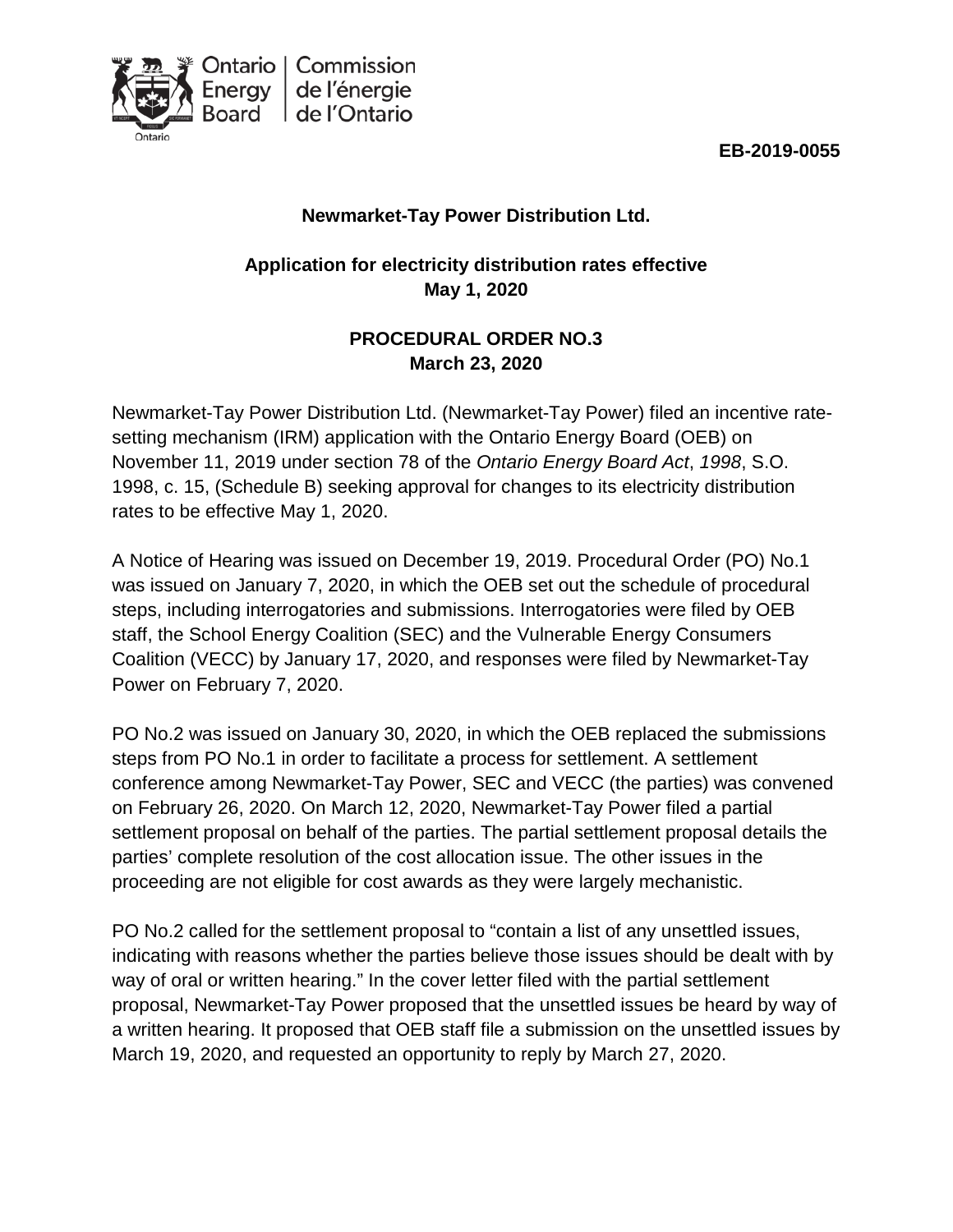OEB staff filed a submission on March 19, 2020. This submission was set out in two parts. The first responded the partial settlement proposal filed on March 12, 2020. The second part addressed the remaining issues more typically seen in IRM proceedings, and were not addressed by the partial settlement proposal.

The OEB is scheduling a reply submission for the date requested by Newmarket-Tay Power. If an extension to this date is required, Newmarket-Tay Power can send a letter to the OEB requesting a different date.

#### **THE ONTARIO ENERGY BOARD ORDERS THAT:**

1. Any reply submission from Newmarket-Tay Power shall be filed with the OEB and served on all parties by **March 27, 2020**.

All materials filed with the OEB must quote the file number, **EB-2019-0055**, be made in a searchable/unrestricted PDF format and sent electronically through the OEB's web portal at [https://pes.ontarioenergyboard.ca/eservice.](https://pes.ontarioenergyboard.ca/eservice) Filings must clearly state the sender's name, postal address and telephone number, fax number and email address. Parties must use the document naming conventions and document submission standards outlined in the RESS Document Guideline found at [https://www.oeb.ca/industry.](https://www.oeb.ca/industry) If the web portal is not available parties may email their documents to the address below.

NOTE: The OEB is temporarily waiving the paper copy filing requirement until further notice. All communications should be directed to the attention of the Board Secretary at the address below, and be received no later than 4:45 p.m. on the required date.

With respect to distribution lists for all electronic correspondence and materials related to this proceeding, parties must include the Case Manager, Andrew Frank at [andrew.frank@oeb.ca](mailto:andrew.frank@oeb.ca) and OEB Counsel, Richard Lanni at [richard.lanni@oeb.ca.](mailto:richard.lanni@oeb.ca)